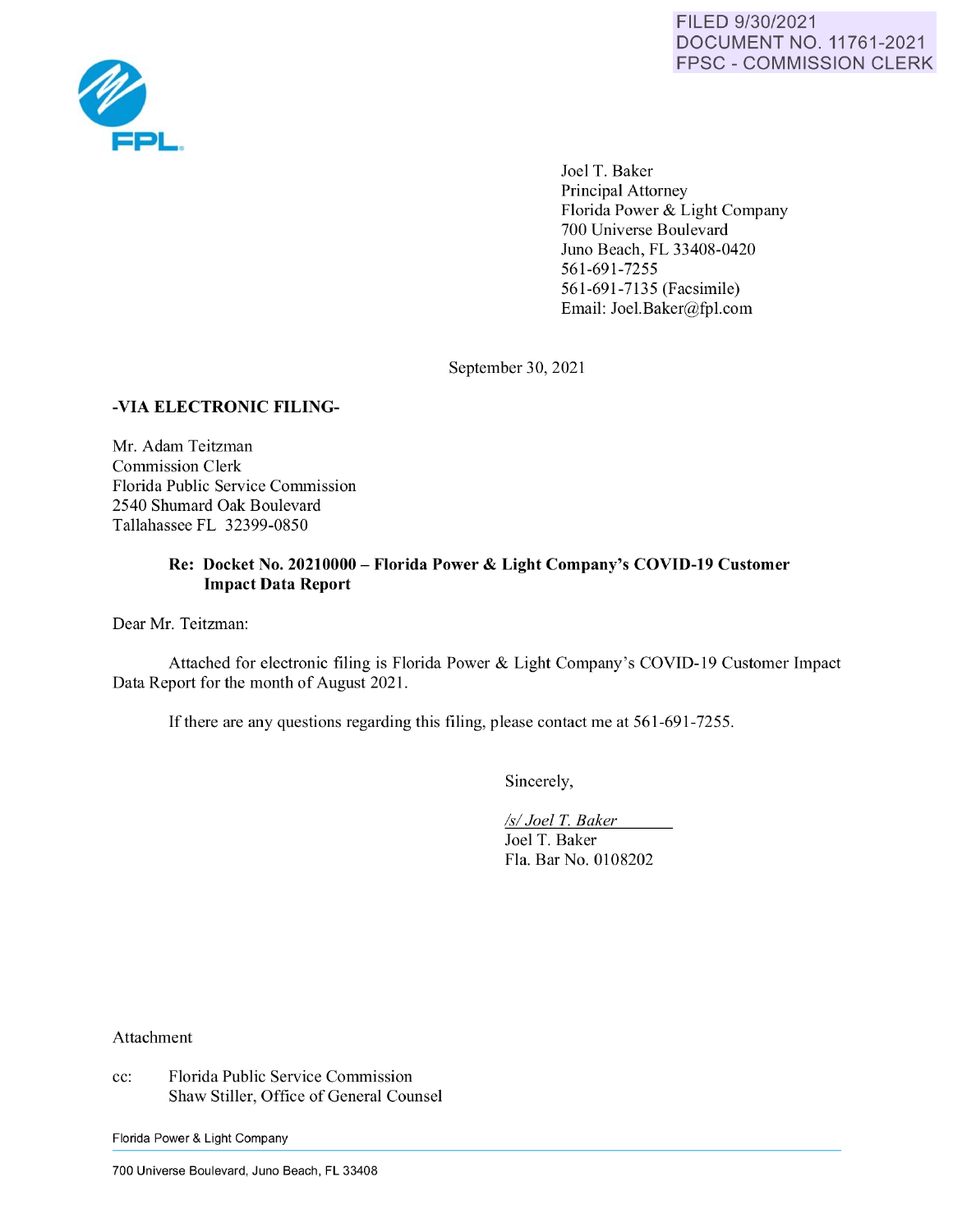**Utility:** Florida Power & Light Company

## **Reporting Month:** August 2021

*The report should include data as of the last day of reporting month and is due by the last day of the following month*

| <b>Delinguent Accounts</b>              |                        |                               |  |  |
|-----------------------------------------|------------------------|-------------------------------|--|--|
| Number of Accounts 60 -89 days past due | <b>Reporting Month</b> | Prior Year Month <sup>2</sup> |  |  |
| Residential                             | 13.023                 | 60.752                        |  |  |
| Commercial / Industrial                 | 980                    | 5.010                         |  |  |
| Number of Accounts 90+ days past due    | <b>Reporting Month</b> | Prior Year Month <sup>2</sup> |  |  |
| Residential                             | 4.948                  | 94,130                        |  |  |
| Commercial / Industrial                 | 685                    | 8.972                         |  |  |

<sup>1</sup> Unique active accounts with age categorization by age of the account's oldest arrears balance (e.g., if an account has a 30, 60, and 90+ arrears balance, the account will show only once and in the 90+ category)

 $<sup>2</sup>$  Prior year month reflects the COVID-19 impact to delinquent accounts resulting from financial hardship coupled with suspension of collections in</sup> response to the pandemic.

| <b>Amount in Arrears</b> <sup>3</sup> |  |                        |  |                                      |  |
|---------------------------------------|--|------------------------|--|--------------------------------------|--|
| Amount 60 -89 days past due           |  | <b>Reporting Month</b> |  | <b>Prior Year Month</b> <sup>4</sup> |  |
| Residential                           |  | 1,711,408              |  | 22,847,849                           |  |
| Commercial / Industrial               |  | 521,691                |  | 4,426,349                            |  |
| Amount 90+ days past due              |  | <b>Reporting Month</b> |  | <b>Prior Year Month</b> <sup>4</sup> |  |
| Residential                           |  | 1,066,731              |  | 27,914,017                           |  |
| Commercial / Industrial               |  | 384,392                |  | 4,926,439                            |  |

 $3$  Total active arrear balances are based on the aging of the arrears (e.g., a 90+ account in the "delinquent account" section can have balances showing in both the 60-89 aging category and the 90+ aging category)

<sup>4</sup> Prior year month reflects the COVID-19 impact to receivables resulting from financial hardship coupled with suspension of collections in response to the pandemic.

| <b>Payment Arrangements</b>                                 |                        |                                            |  |  |
|-------------------------------------------------------------|------------------------|--------------------------------------------|--|--|
| Number of Payment Arrangements <sup>5</sup>                 | <b>Reporting Month</b> | March 2020 through Current<br>(cumulative) |  |  |
| Residential                                                 | 145,774                | 2,470,372                                  |  |  |
| Commercial / Industrial                                     | 3,324                  | 81,060                                     |  |  |
| <b>Average Duration of Payment Arrangement</b> <sup>6</sup> | <b>Reporting Month</b> |                                            |  |  |
| Residential                                                 | 21                     |                                            |  |  |
| Commercial / Industrial                                     | 17                     |                                            |  |  |
| <b>Percent of Customers Under a Payment Arrangement</b>     | <b>Reporting Month</b> |                                            |  |  |
| Residential <sup>8</sup>                                    | 1.20%                  |                                            |  |  |
| Commercial / Industrial <sup>9</sup>                        | 0.20%                  | ---                                        |  |  |

 $<sup>5</sup>$  Total payment arrangements granted through all channels during the reporting month and cumulative</sup>

 $<sup>6</sup>$  Average duration in days of total payment arrangements granted through all channels</sup>

 $<sup>7</sup>$  All active payment arrangements as of the final day of the reporting month divided by the number of active accounts</sup>

 $8$  Number of residential customers under a payment arrangement/total number of residential customers.

9 Number of commercial-industrial customers under a payment arrangement/total number of commercial-industrial customers.